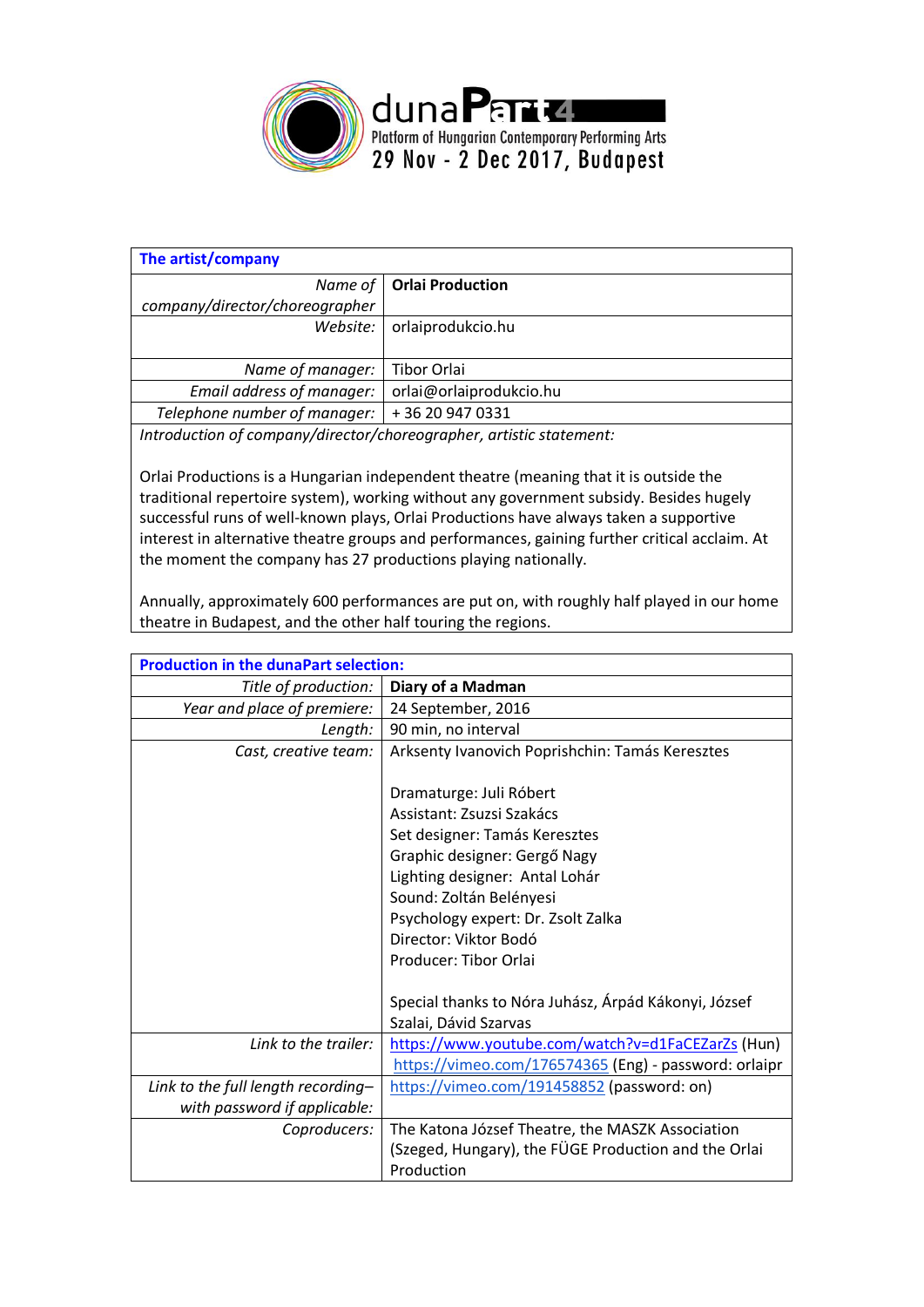

duna Para 21<br>Platform of Hungarian Contemporary Performing Arts<br>29 Nov - 2 Dec 2017, Budapest

| Supporters:                            |                 |                                                        |  |
|----------------------------------------|-----------------|--------------------------------------------------------|--|
| Past international tours and           |                 | Cluj-Napoca, 2016                                      |  |
| festival presentations                 | Timisoara, 2017 |                                                        |  |
| (venue/festival, city)                 |                 | Varna, 2017                                            |  |
|                                        |                 | Sofia, 2017                                            |  |
| Number of performers:                  | 1               |                                                        |  |
| Total number of people on tour:        | 8 or 9          |                                                        |  |
| <b>Basic technical requirements</b>    |                 |                                                        |  |
| Size of stage (width x depth x height) |                 | The show can be performed in a chamber theatre         |  |
|                                        |                 | hall or a blackbox theatre, without any stage          |  |
|                                        |                 | height: the playing area and the auditorium have to    |  |
|                                        |                 | be on the same level.                                  |  |
|                                        |                 | Optimal size of the stage: 10x10 m, minimum size:      |  |
|                                        |                 | 8x8 m.                                                 |  |
| Scale of venue (small/medium/large)    |                 |                                                        |  |
| Length of setup and strike:            |                 | 3 hours for stage set-up, 3 hours for sound and        |  |
|                                        |                 | surtitling set-up, 1,5 hours for strike                |  |
| Any particular technical requirement:  |                 | The set moves around on its axis and once during       |  |
|                                        |                 | the show it                                            |  |
|                                        |                 | overturns: one of the lateral wall will serve as floor |  |
|                                        |                 | and the                                                |  |
|                                        |                 | bottom wall turns into one lateral floor.              |  |
|                                        |                 | • As the set rolls on we need smooth and flawless      |  |
|                                        |                 | stage surface.                                         |  |
|                                        |                 | • Wings or covering walls on both sides of the stage   |  |
|                                        |                 | • Center covering wall of 10x3m behind the set         |  |
|                                        |                 | (quick change)                                         |  |
|                                        |                 | Lights:                                                |  |
|                                        |                 | Suspended lights:                                      |  |
|                                        |                 | • 9 pcs of 1000w PC                                    |  |
|                                        |                 | • 2 pcs of 2000w Fresnel                               |  |
|                                        |                 | • 6 pcs of 650w PC                                     |  |
|                                        |                 | • 6 pcs of 650w profile                                |  |
|                                        |                 | • 4 pcs of 1000w Fresnel                               |  |
|                                        |                 | Lights on the stage:                                   |  |
|                                        |                 | • 1pc of 650w profile                                  |  |
|                                        |                 | • 2 pcs of 650w profiles on stands                     |  |
|                                        |                 | • 1pc of 1000w profile on stand                        |  |
|                                        |                 | • 5pcs of 1000w PC                                     |  |
|                                        |                 | • 2 pcs of 5000w OR 4 pcs of 2000w lights on the       |  |
|                                        |                 | floor<br>• 2 pcs of 650 w reflector – we provide and   |  |
|                                        |                 | transport the lamp                                     |  |
|                                        |                 | body, we only need cabling for power                   |  |
|                                        |                 | In addition we need:                                   |  |
|                                        |                 | • 1 pc of smoke machine to dmx control                 |  |
|                                        |                 | • extension cords                                      |  |
|                                        |                 |                                                        |  |
|                                        |                 | • 48 free electronic circuits                          |  |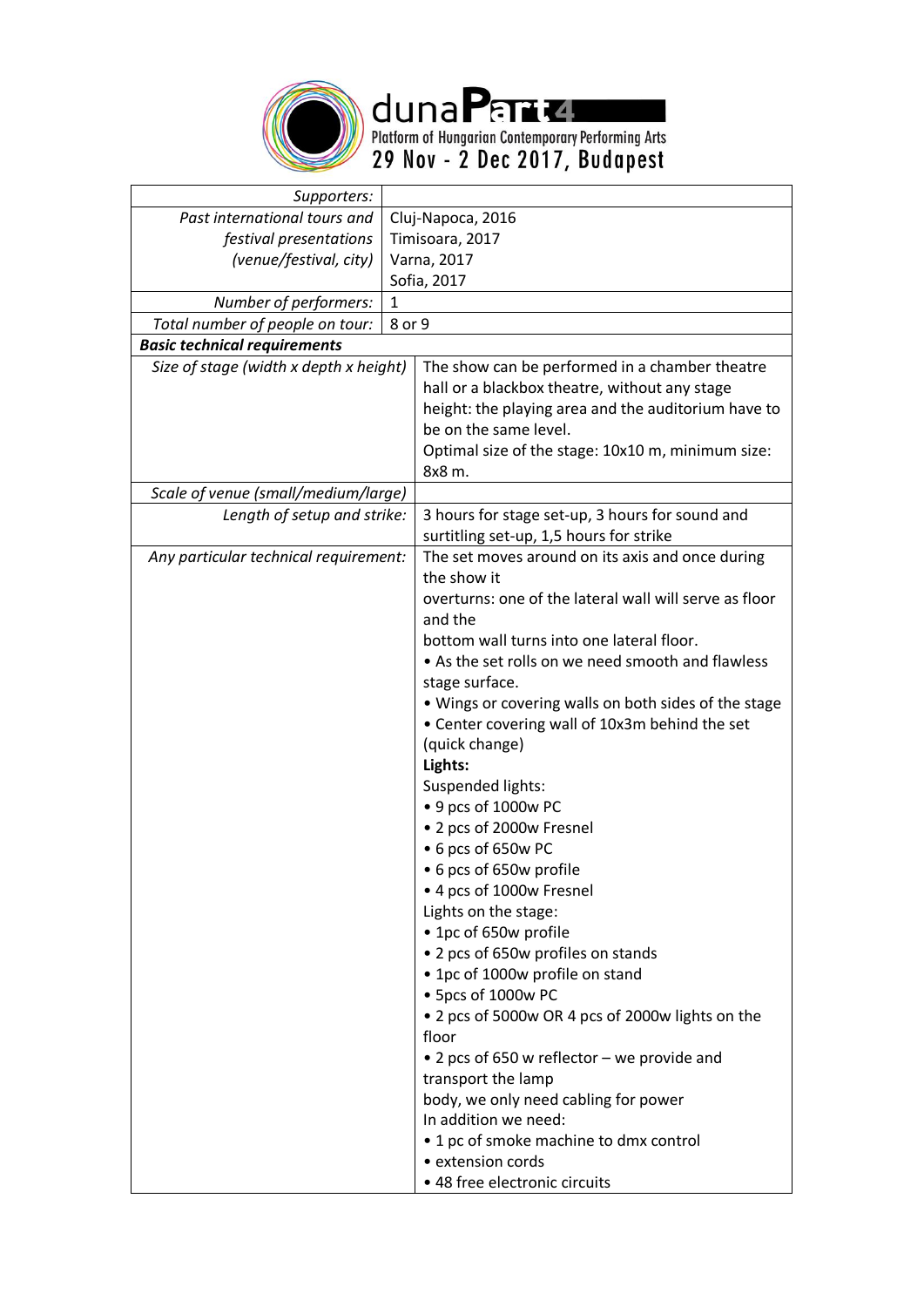

duna Para 21<br>Platform of Hungarian Contemporary Performing Arts<br>29 Nov - 2 Dec 2017, Budapest

| • color filters (201, red, blue)                    |
|-----------------------------------------------------|
| · lighting control desk (Compulite, if possible)    |
| · dmx cables.                                       |
| We provide and transport one lamp to be             |
| suspended above the set,                            |
| which requires cabling.                             |
| We also provide and transport a wind machine, to    |
| be installed in the                                 |
| direction of the auditorium.                        |
| The auditorium lighting has to be controlled from   |
| the lighting                                        |
| control desk.                                       |
| Sound:                                              |
| • Sound system uniformly refcelting 100 dB SPL in   |
| the whole                                           |
| auditorium                                          |
| • 2 pcs of broadband loudspeakers on two sides of   |
| the stage, with                                     |
| a speaker set (NEXO PS15 or other type with same    |
| functions).                                         |
| Please note that we do not use them as monitor      |
| speakers but as                                     |
| loudspeakers, thus we can not accept loudspeakers   |
| in mediocre                                         |
| or bad condition!                                   |
| • analog multicore cables between the stage and     |
| the sound mixing                                    |
| (with 4 input and 6 output channels, with XLR)      |
| • The control table should be placed in the         |
| auditorium level. We                                |
| can not accept separated and closed sound control   |
| room!                                               |
| • 1 table of 60x80 cm for the sound mixing console. |
| • we provide and transport: sound mixing console,   |
| microports,                                         |
| microphones, sound looper and his cabling.          |
| <b>Costumes:</b>                                    |
| • 2 dressing rooms                                  |
| • 3 tables                                          |
| $\bullet$ 1 mirror                                  |
| • 4 chairs                                          |
| • 1 pc of cloth hanger stand OR 3 pcs of coatstands |
| In case of several performances, we need washing    |
| and cloth drying                                    |
| possibility, and one dresser's help for ironing     |
| costumes. Costumes                                  |
| have to be ready to wear 1,5 hour before the show.  |
| <b>Miscellaneous:</b>                               |